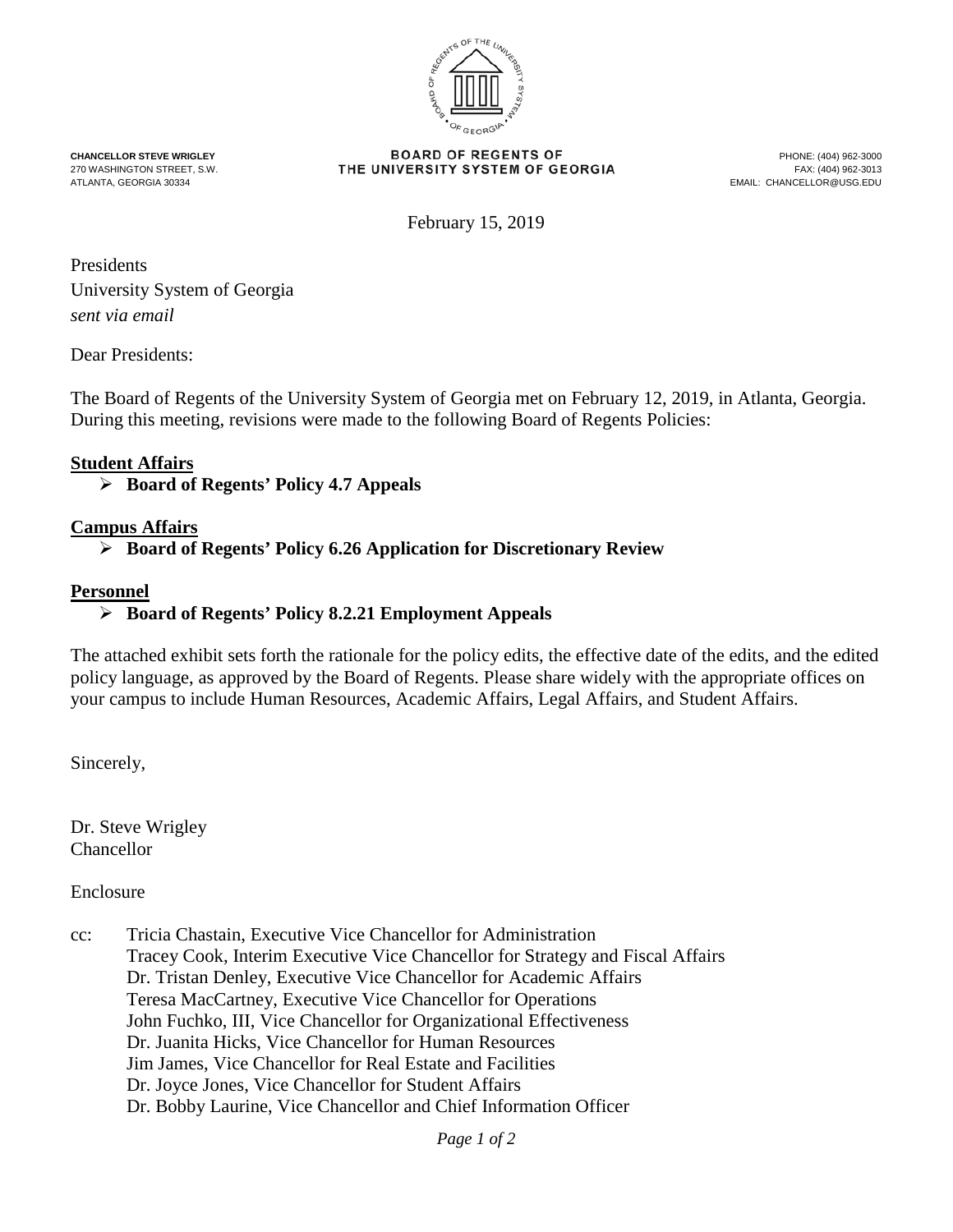Karen McCauley, Vice Chancellor of Development Jen Ryan, Vice Chancellor for Communications Claire Arnold, Interim Vice Chancellor for Internal Audit Edward Tate, Vice Chancellor of Legal Affairs and Secretary to the Board Ashley Jones, Chief of Staff Kimberly Ballard-Washington, Associate Vice Chancellor of Legal Affairs Dr. Martha Venn, Vice Chancellor for Academic Affairs Brooke Bowen, Legal Counsel Jason Matt, Executive Budget Director Wesley Horne, Interim Executive Director of Risk and Compliance Institutional Vice Presidents of Academic Affairs Institutional Vice President of Student Affairs Institutional Chief Business Officers Institutional Chief Human Resources Officers Institutional Legal Officers Institutional Audit Directors Institutional Athletic Directors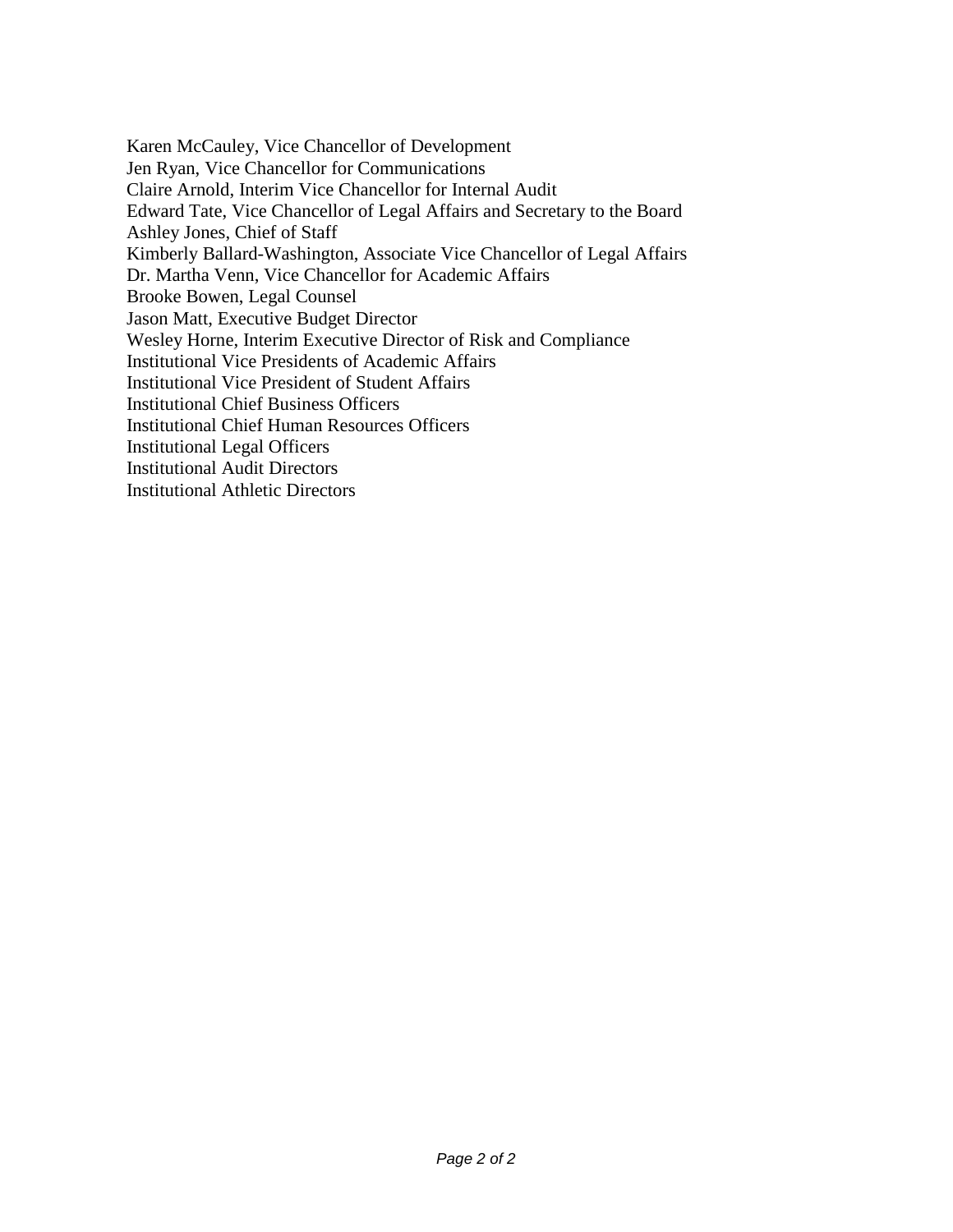# **Exhibit BOARD OF REGENTS POLICY MANUAL Revised Policy and Background Information Meeting of February 12, 2019**

## **I. Revision of Board Policy 6.26 Application for Discretionary Review and related revisions to Board Policy 4.7 Appeals and Board Policy 8.2.21 Employment Appeals**

#### **A. Background:**

The revisions to these policy sections provides additional guidance to USG employees and students regarding appeals from institutional decisions.

Questions regarding these policy revisions should be directed to the USG Office of Legal Affairs at 404-962-3255.

### **B. Effective Date:**

The effective date of this policy change is February 12, 2019

#### **C. Changes to Board Policy 6.26 Shown with Markup**

# **6.26 Application for Discretionary Review**

Any University System of Georgia (USG) student or employee in the University System aggrieved by a final decision of the President of a University System of Georgia USG institution may apply to the University System Office of Legal Affairs ("USO Legal Affairs") for a review of the decision **subject to the parameters set forth below**. Review of the decision is not a matter of right, but is within the sound discretion of USO Legal Affairs. USO Legal Affairs may issue guidelines governing the process for review. If granted, the discretionary review shall be limited to the record from the institutional appeal process. Nothing in this policy shall be construed to extend to any party substantive or procedural rights not required by federal or state law. This policy shall not be construed to extend to any party any expectation of employment, admission, or additional due process rights. This policy is not part of the due process rights afforded to students or employees of the University System; those rights have been fully afforded upon the decision of the President. The Board of Regents reserves the right to change this policy at any time and to make such changes effective retroactively to any pending application.

Applications from USG students are permitted for final institution decisions other than decisions on admissions (including program admissions), residency, student grades, and traffic citations, as the final decision on those matters rests with the President of the institution at which the appeal is heard. Applications from USG employees are limited to instances in which an employee is terminated, demoted, or otherwise disciplined in a manner that results in a loss of pay. Notwithstanding the foregoing, an application may be reviewed if (1) the record suggests that a miscarriage of justice might reasonably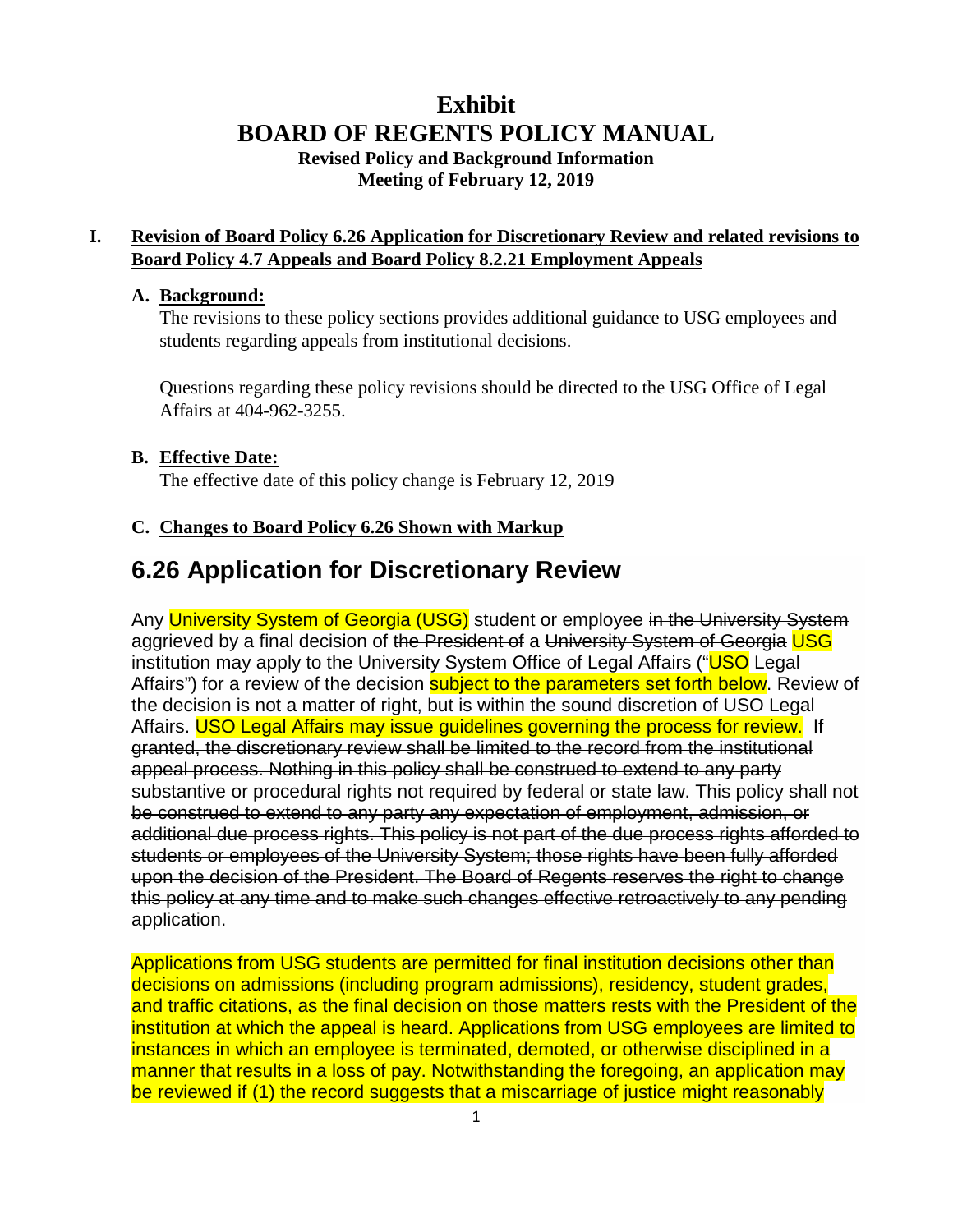occur if the application is not reviewed; or, (2) the record suggests that the institutional decision, if not reviewed, might reasonably have detrimental and system-wide significance.

Each application for review shall be submitted in writing to USO Legal Affairs within a period of twenty 20 calendar days following the final institution decision of the President. USO Legal Affairs shall determine whether the application for review shall be granted. USO Legal Affairs may, at in its discretion refer a matter for mediation, arbitration, reconsideration, or evaluation of settlement options. deny the application for review or refer the application to If an application for discretionary review is granted, a Committee composed of the following USO administrators or a designee of each administrator shall review the final institution decision: the chief legal officer, who shall serve as the Chair of the Committee; or his or her designee, the chief academic officer or his or her designee, the chief operating officer; the chief human resources officer; or his or her designee, and any other person or persons deemed appropriate by the Committee. USO Legal Affairs may issue guidelines governing the process for review. Upon referral, the Committee shall review the application and take any action that it deems appropriate.

The decisions of the USO Legal Affairs and the Committee shall be final and binding for all purposes. There shall be no recourse to the Chancellor or the Board of Regents from such decision; provided, however, that the Board of Regents' Committee on Organization and Law retains the authority to make an exception to this policy in its discretion. USO Legal Affairs shall periodically report to the Committee on Organization and Law Committee regarding applications for discretionary review filed and their dispositions.

Nothing in this policy shall be construed to extend to any party substantive or procedural rights not required by federal or state law or any expectation of employment, admission, or additional due process rights. This policy is not part of due process rights afforded to students or employees of the University System; any such rights have been fully afforded upon the final institution decision. The Board of Regents reserves the right to change this policy at any time and to make such changes effective retroactively to any pending application.

# 4.7 Student Appeals

Student appeals of final decisions of University System of Georgia institutions are governed by the Board of Regents' Policy on Application for Discretionary Review.

Final judgment on all appeals regarding admissions (including program admissions), residency, student grades, and traffic citations rests with the President of the institution at which the appeal is heard. Any University System student aggrieved by a final decision of the President of an institution, other than those stated above, may apply to the Board's Office of Legal Affairs for a review of the decision, in accordance with the Board of Regents' Policy on Applications for Discretionary Review; provided, however, that an application may be reviewed if (1) the record suggests that a miscarriage of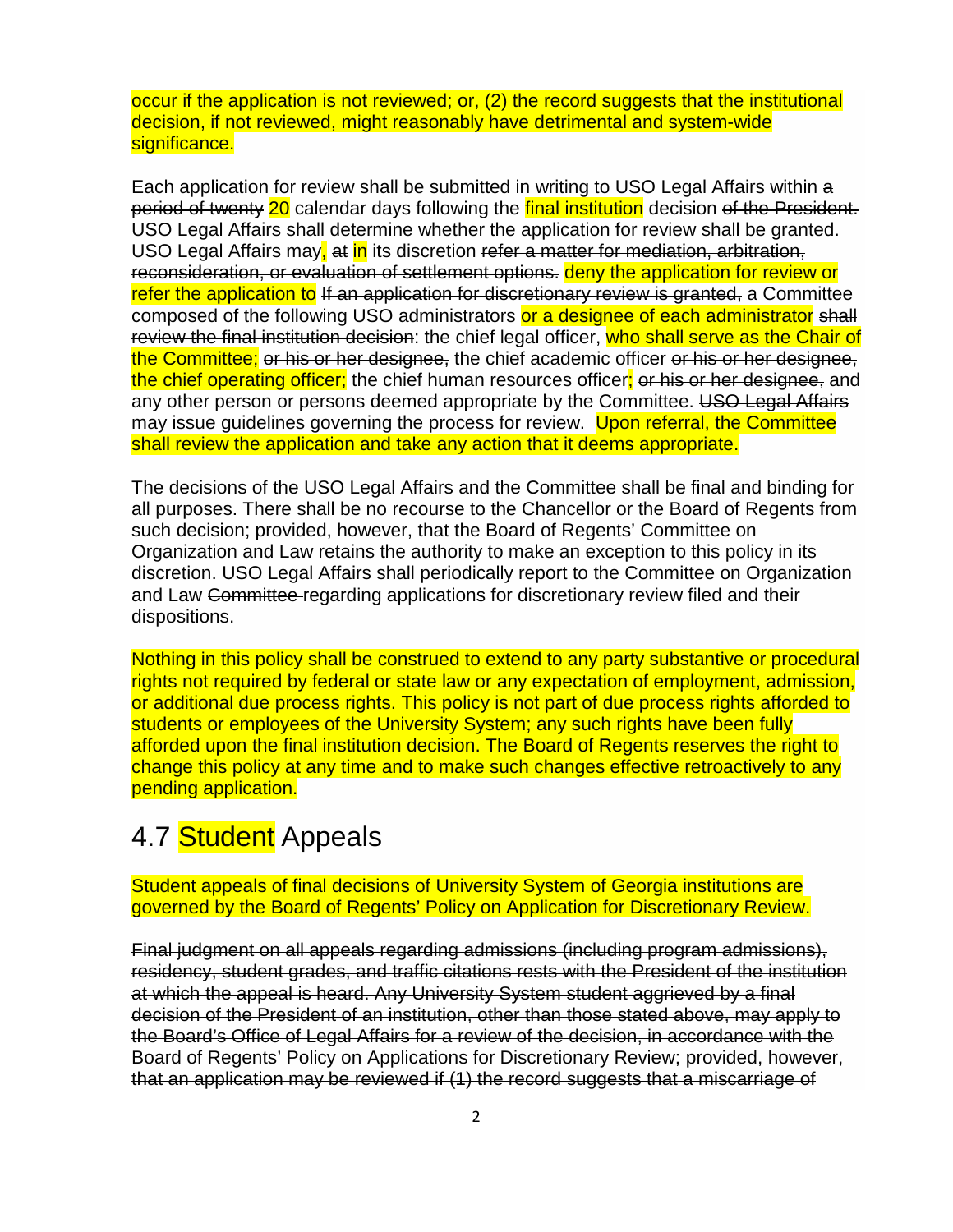justice might reasonably occur if the application is not reviewed; or, (2) the record suggests that the institutional decision, if not reviewed, might reasonably have detrimental and system-wide significance.

# 8.2.21 Employment Appeals

## Employee appeals of final decisions of University System of Georgia institutions are governed by the Board of Regents' Policy on Application for Discretionary Review.

Applications from University System employees for Board of Regents' review of presidential decisions shall be limited to instances in which an employee is terminated, demoted, or otherwise disciplined in a manner which results in a loss of pay. Any University System employee aggrieved by a final decision of the President of an institution, other than those stated above, may apply to the University System Office of Legal Affairs for a review of the decision, in accordance with the Board of Regents' Policy on Applications for Discretionary Review; provided, however, that an application may be reviewed if (1) the record suggests that a miscarriage of justice might reasonably occur if the application is not reviewed, or (2) the record suggests that the institutional decision, if not reviewed, might reasonably have detrimental and systemwide significance.

## **D. New Policy Language**

# **6.26 Application for Discretionary Review**

Any University System of Georgia (USG) student or employee aggrieved by a final decision of USG institution may apply to the University System Office of Legal Affairs USO Legal Affairs for a review of the decision subject to the parameters set forth below. Review of the decision is not a matter of right, but is within the sound discretion of USO Legal Affairs. USO Legal Affairs may issue guidelines governing the process for review.

Applications from USG students are permitted for final institution decisions other than decisions on admissions (including program admissions), residency, student grades, and traffic citations, as the final decision on those matters rests with the President of the institution at which the appeal is heard. Applications from USG employees are limited to instances in which an employee is terminated, demoted, or otherwise disciplined in a manner that results in a loss of pay. Notwithstanding the foregoing, an application may be reviewed if (1) the record suggests that a miscarriage of justice might reasonably occur if the application is not reviewed; or, (2) the record suggests that the institutional decision, if not reviewed, might reasonably have detrimental and system-wide significance.

Each application for review shall be submitted in writing to USO Legal Affairs within 20 calendar days following the final institution decision. USO Legal Affairs may, in its discretion, deny the application for review or refer the application a Committee composed of the following USO administrators or a designee of each administrator: the